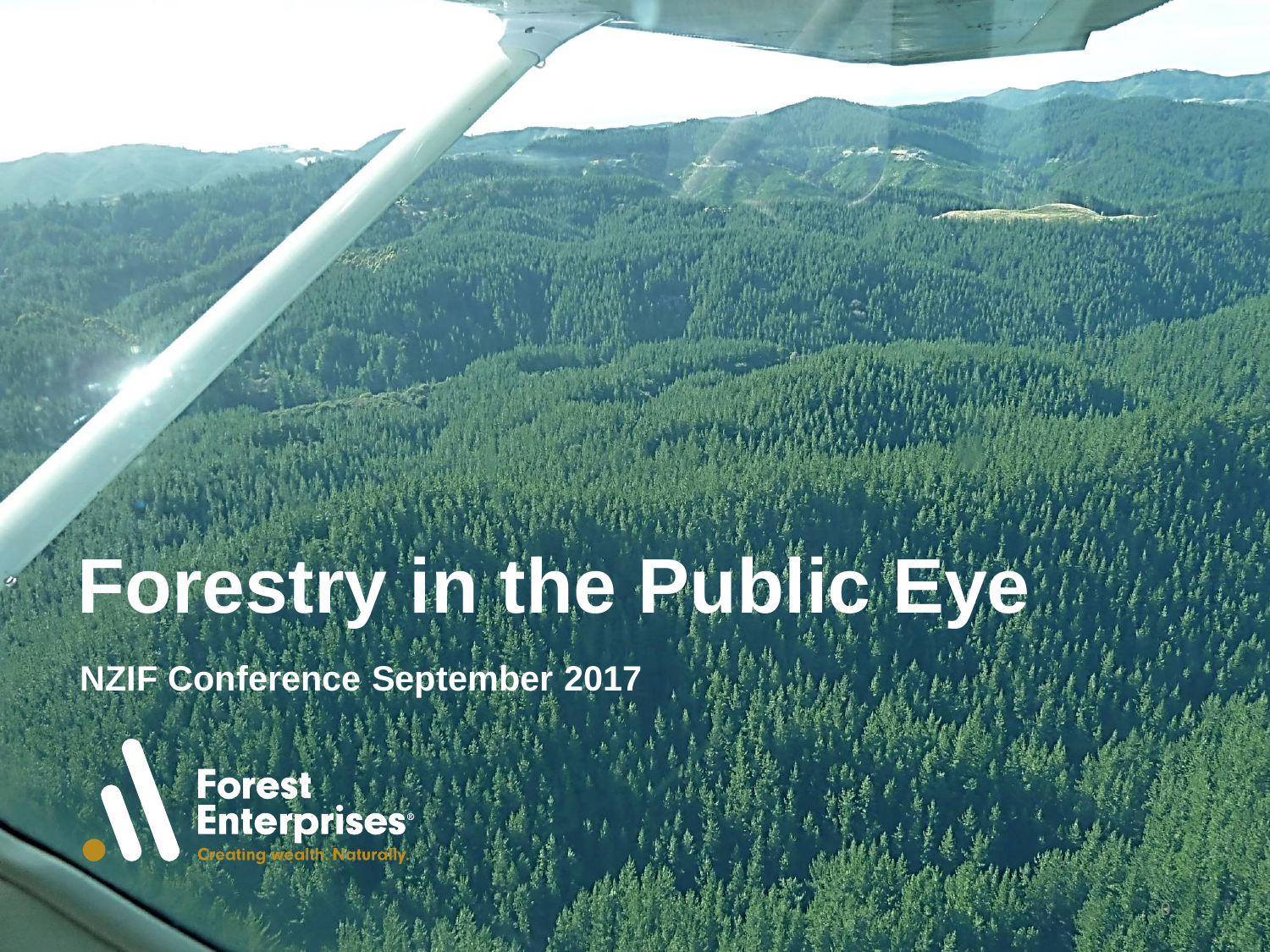## **Forestry in the Public Eye**

#### **Structure of this Session**

- Theory
- Experience in the industry

The focus of my presentation is -

#### *Kiwis investing in forestry*

• *the ultimate industry endorsement*

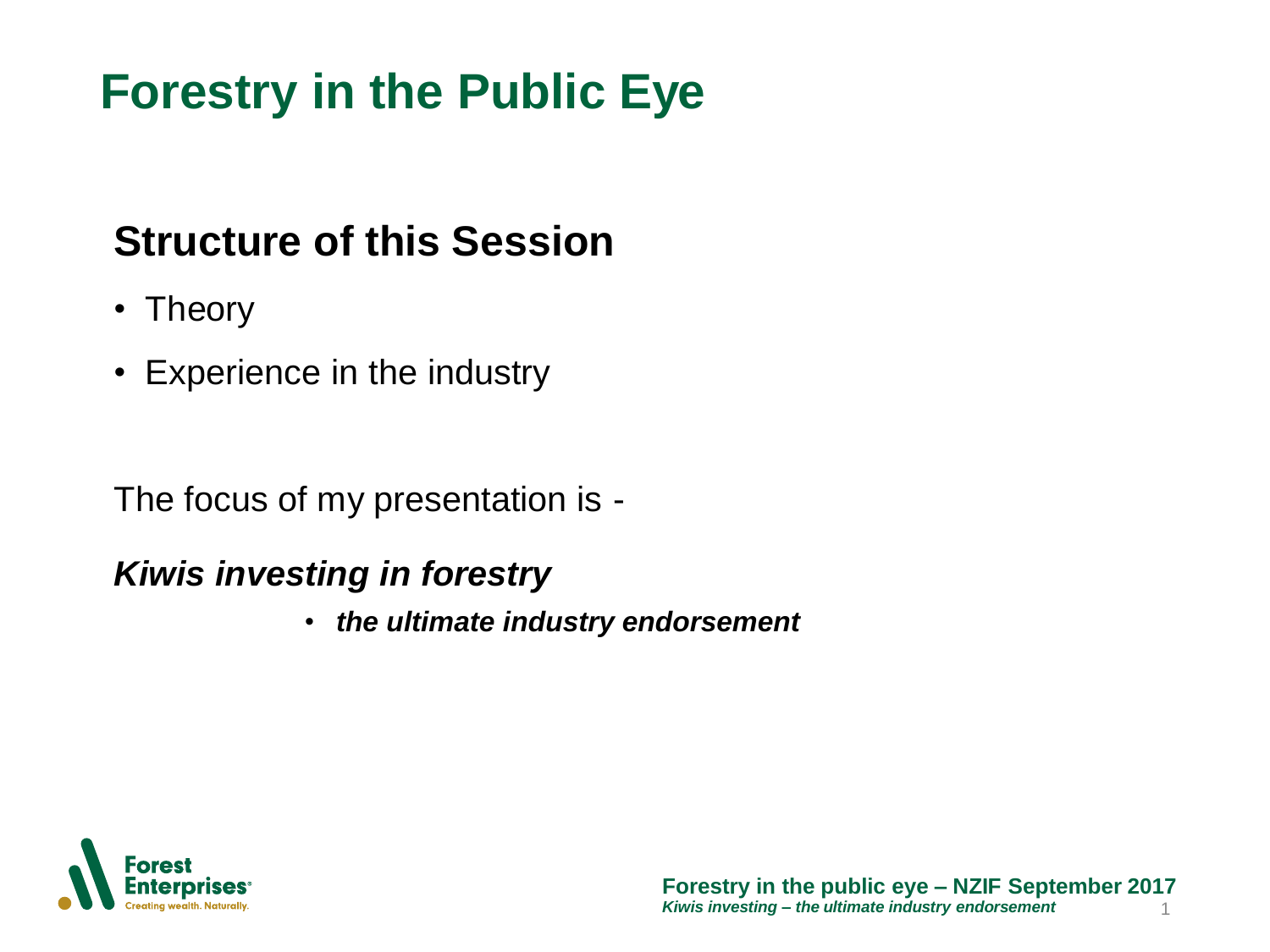#### **What is Forest Enterprises Interface with the Public?**

- **Licensed manager of Managed Investment Schemes – Other**
	- Under the Financial Markets Conduct Act 2013
	- Forestry investments
- **This means that we are licensed to ask the public for money to invest in forestry investments**
	- Currently have money from around 6,500 private individuals
	- Nature of our investments is that we ask for money up to 2 times each year for 10 years then 1 time each year for another 15 or so years until harvest
- **Also a small corporate forester**

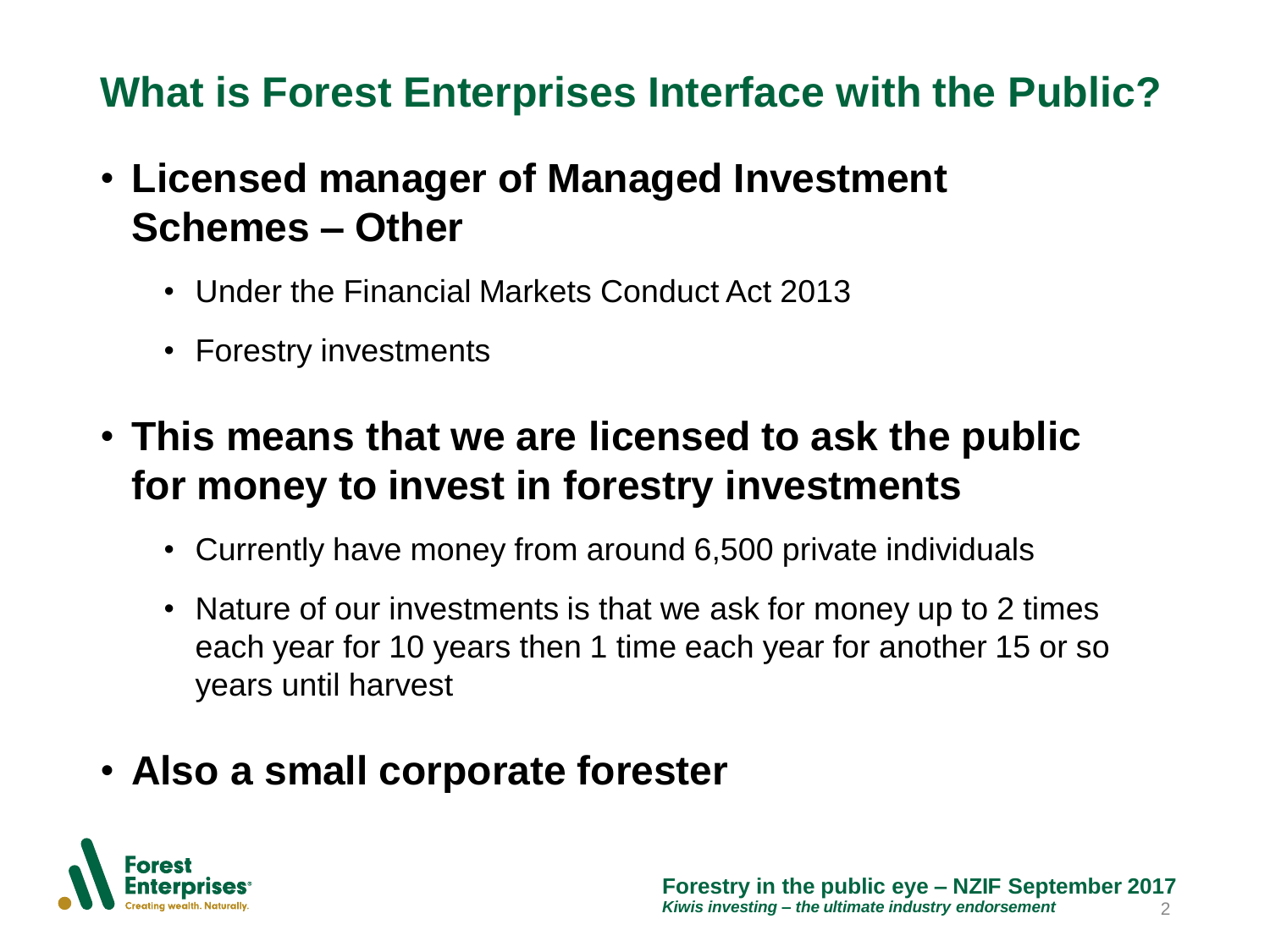#### **Forest Enterprises has 2 interfaces with the public**

- **As a small corporate forester**
	- responsibility to be a good corporate citizen
- **Asking people to invest in forestry**
	- this is the interesting interface, and what I will be focusing on

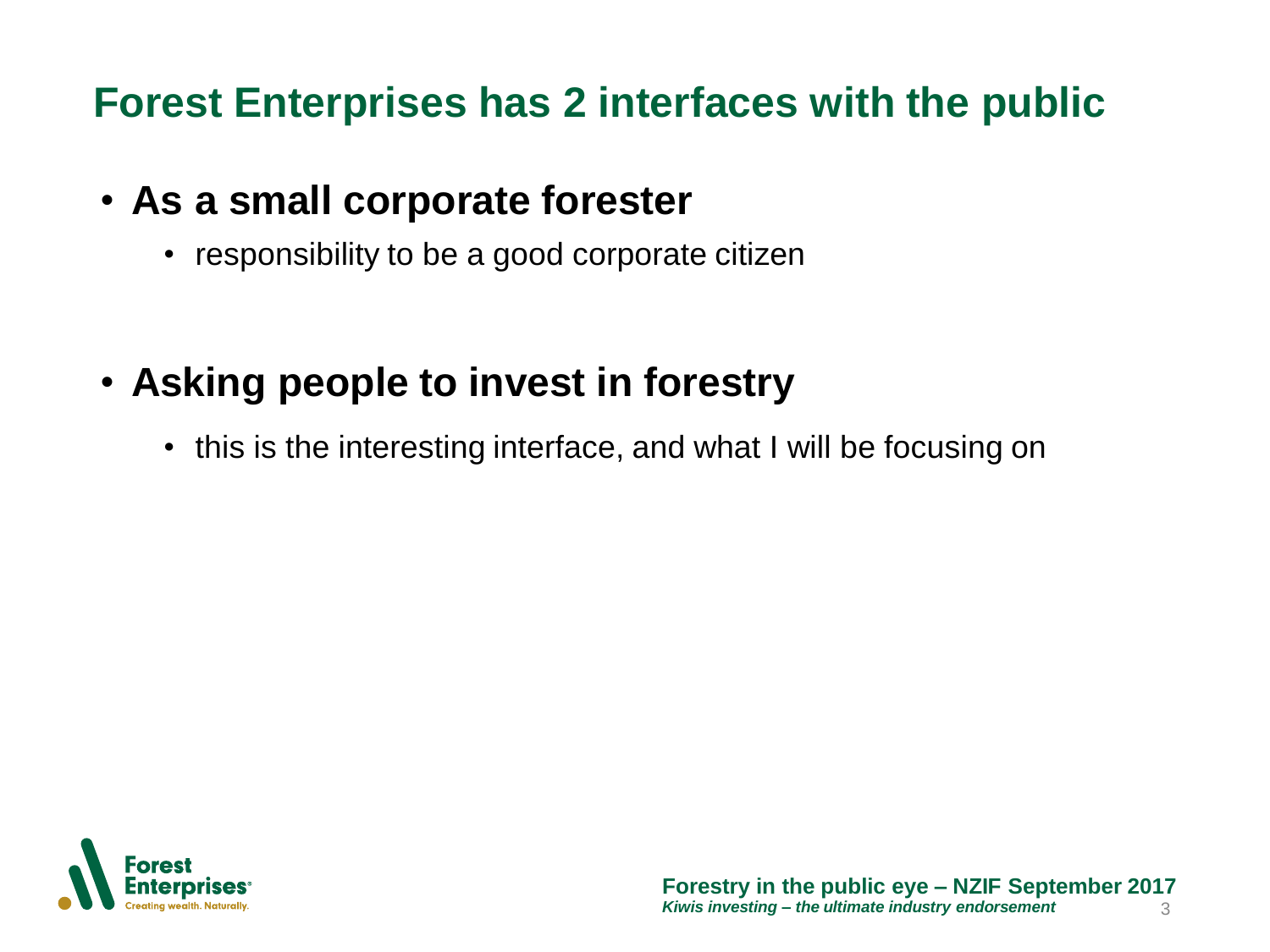• **To make money**

#### • **Other reasons**

- Asset allocation
- Something tangible and real
- To be part of
	- a successful industry
	- an industry that is good for New Zealand
	- an industry that will still be in business in another 50 years
	- a sustainable industry
	- an environmentally friendly industry

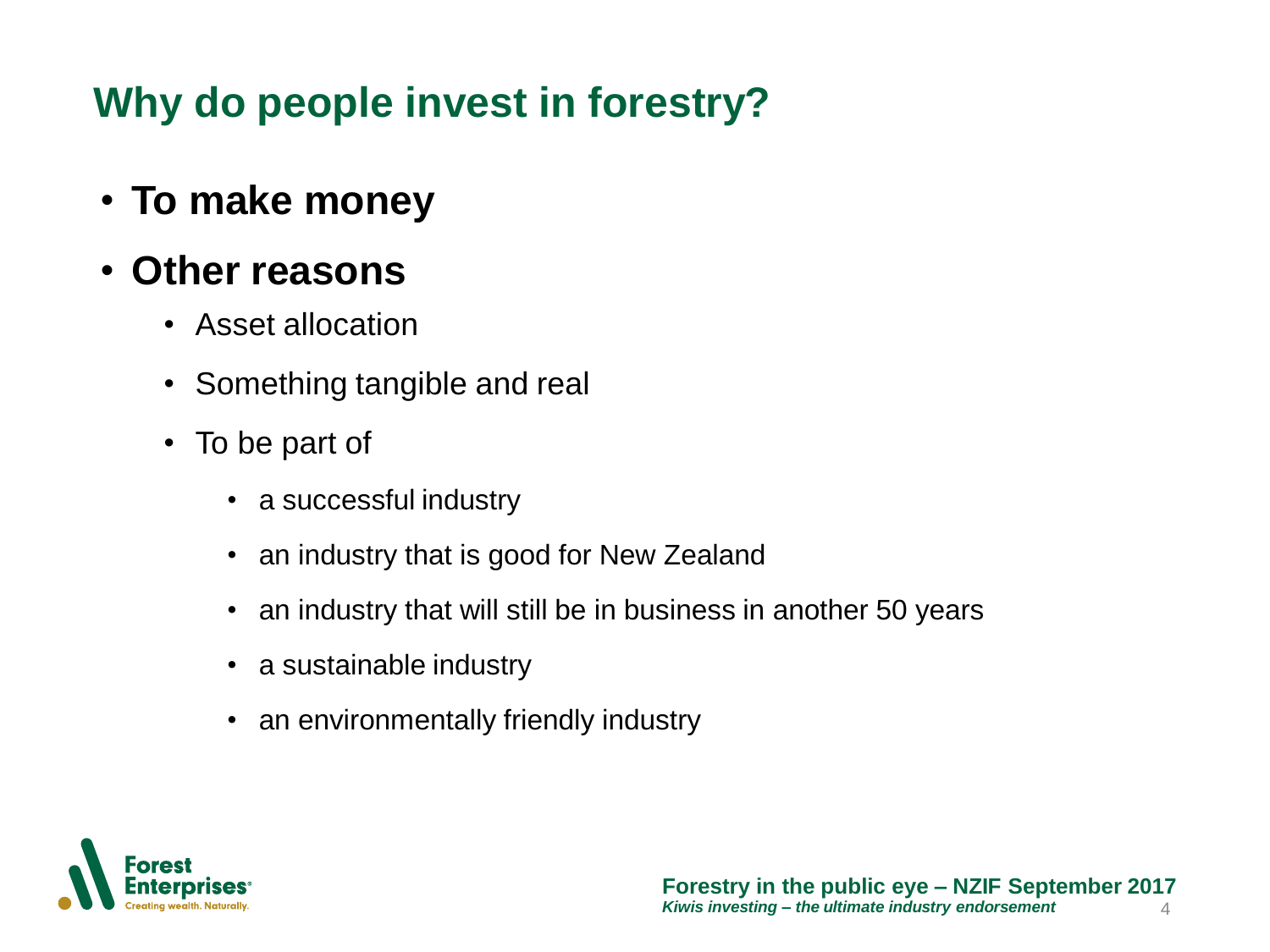#### • **To make money**

- Investing in the hope to make money
	- 25 -30 investment play
	- Not your usual recommended investment

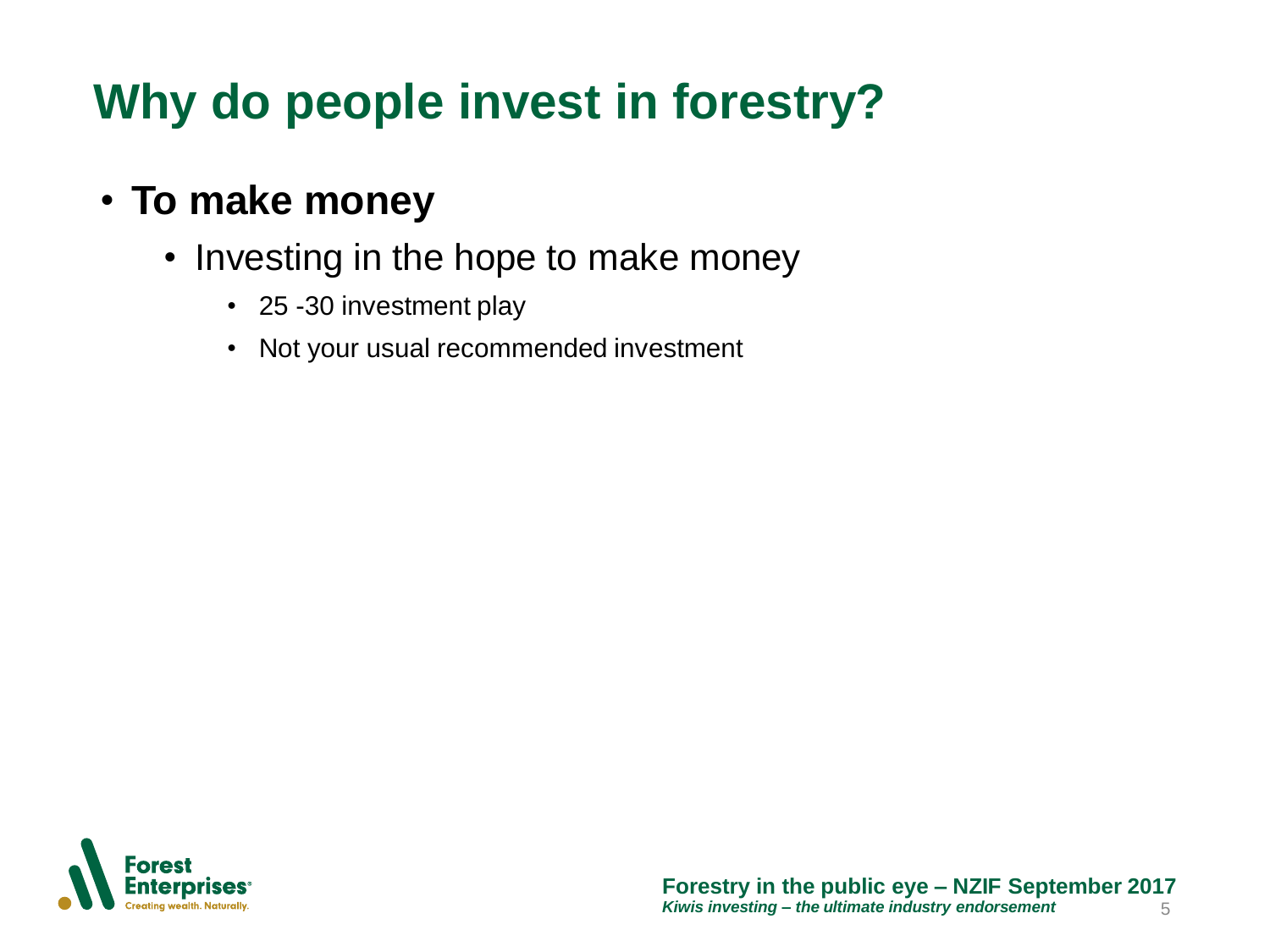#### • **Other reasons**

- **Something tangible and real**
	- Kiwis like tangible assets forestry is type of property asset
		- Like to get emotionally involved

#### **but**

- Like to get emotionally involved in
	- a successful industry
	- an industry that is good for New Zealand
	- an industry that will still be in business in another 50 years
	- a sustainable industry
	- an environmentally friendly industry

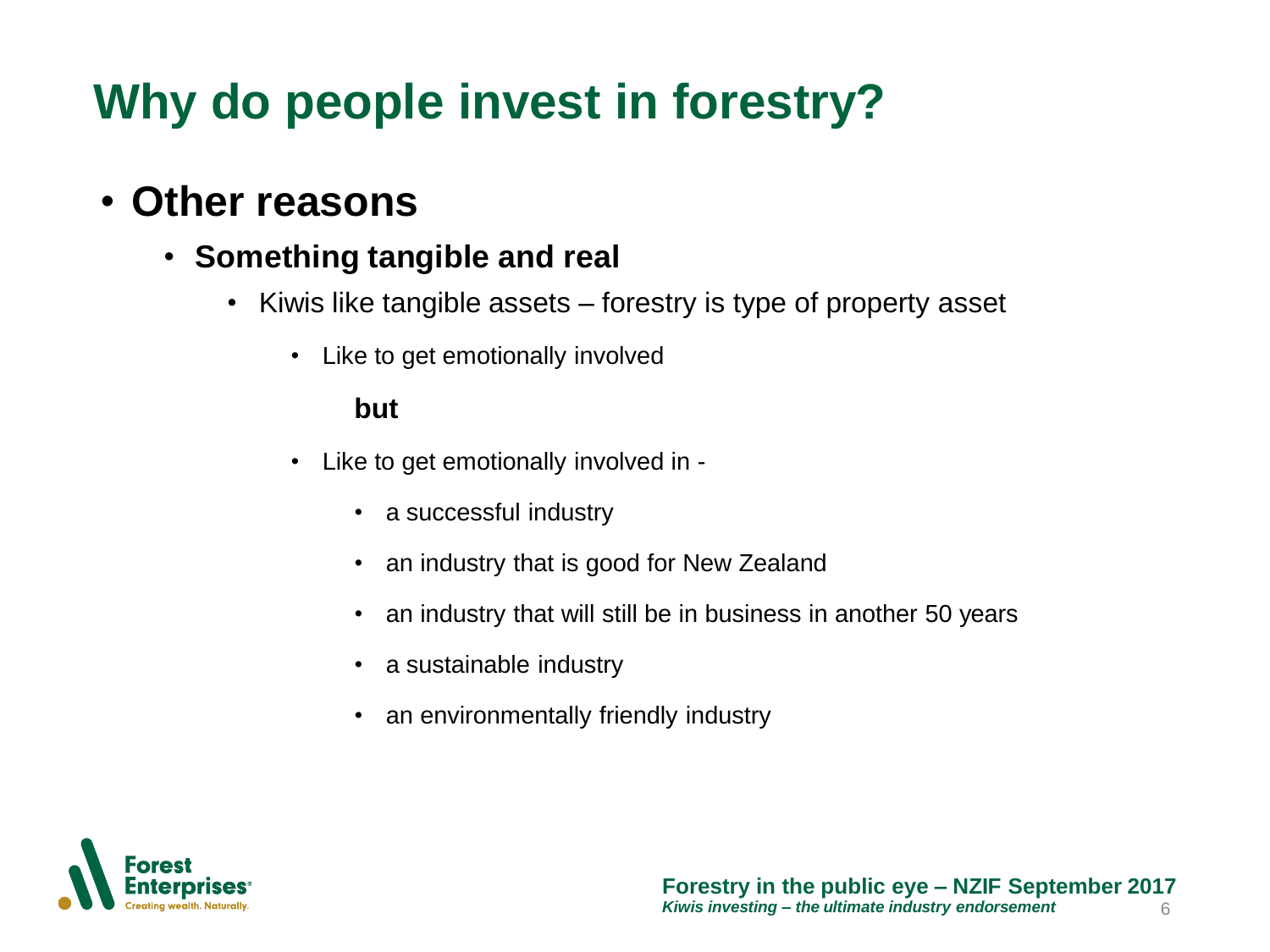#### • **Other reasons**

- **To be part of** 
	- a successful industry
	- an industry that is good for New Zealand
	- An industry that will still be in business in another 50 years
	- a sustainable industry
	- an environmentally friendly industry

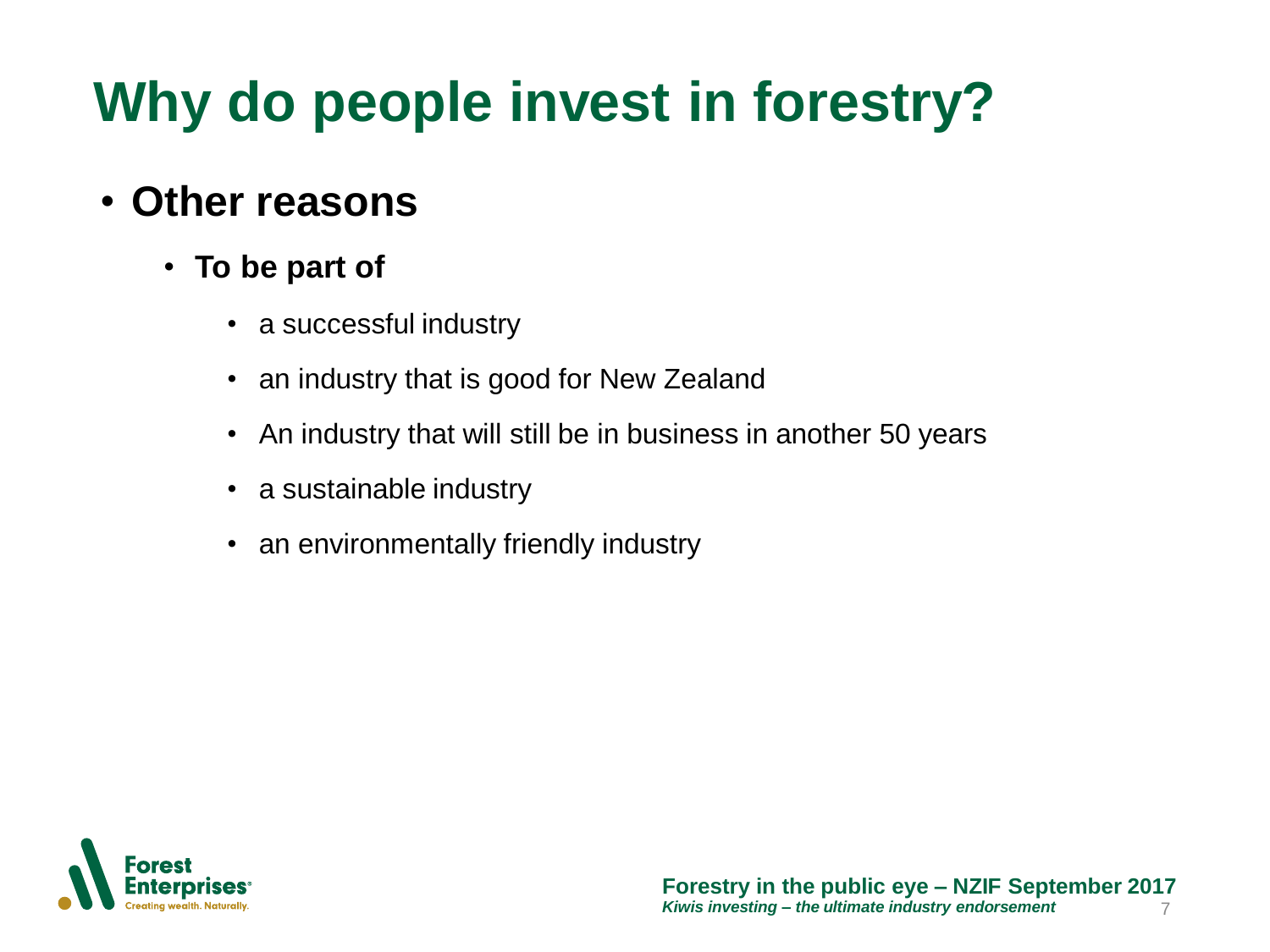## **People invest in forestry on PERCEPTIONS**

#### **People invest in forestry on the PERCEPTION they will make money**

Because

#### **Their perception is that the forest industry is -**

- a successful industry
- an industry that is good for New Zealand
- an industry that will still be in business in another 50 years
- a sustainable industry
- an environmentally friendly industry

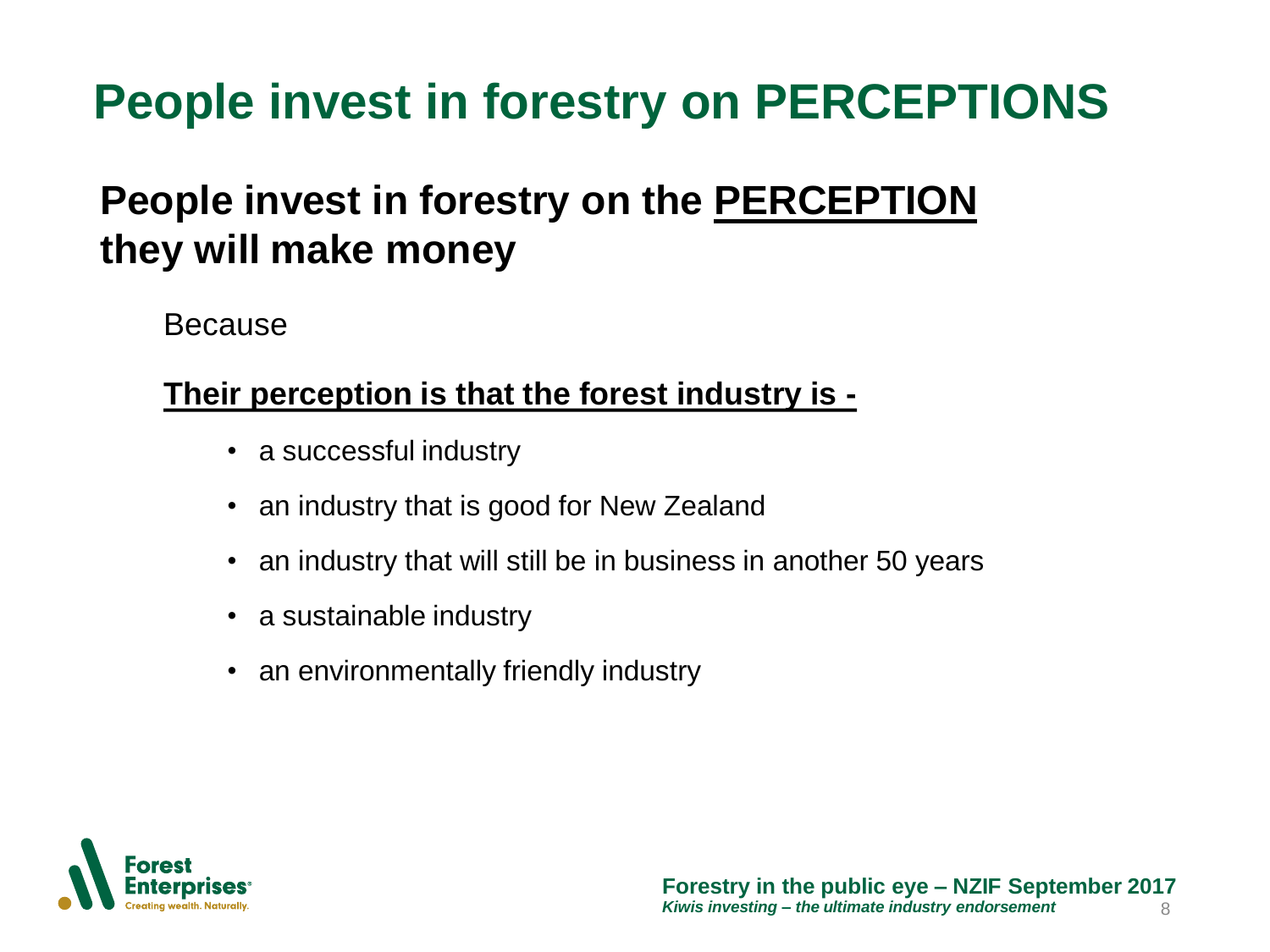## **People invest in forestry on PERCEPTIONS**

## **Today's reality**

is that the

### **FACTS**

on their own

do not create the

#### **PERCEPTION**

#### **PERCEPTION does not necessarily = the FACTS**

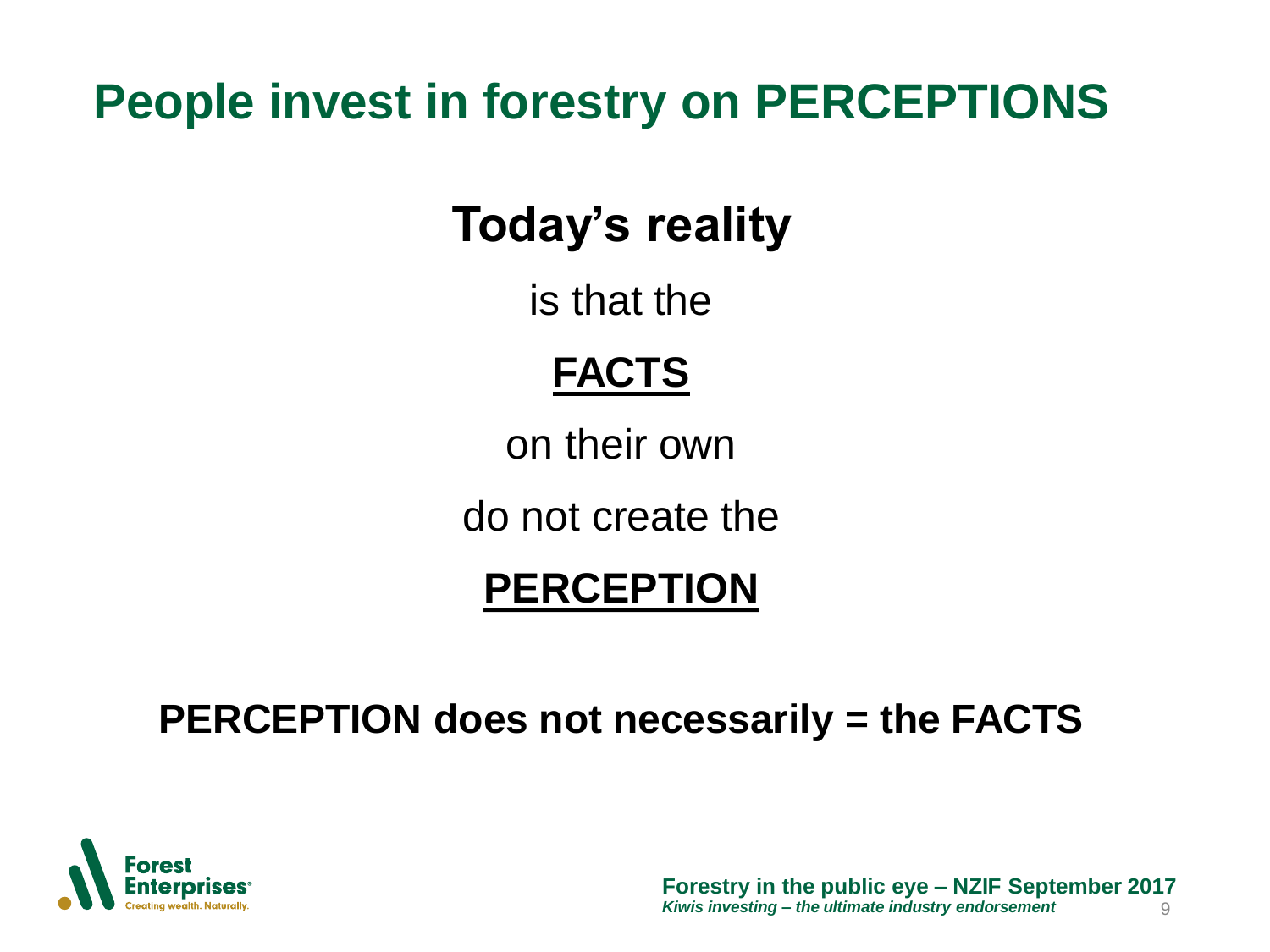## **Forest Industries challenge**

#### **Is to ensure that the FACTS are the PERCEPTION!**

#### **That the forest industry is perceived as**

- a successful industry
- an industry that is good for New Zealand
- an industry that will still be in business in another 50 years
- a sustainable industry
- an environmentally friendly industry

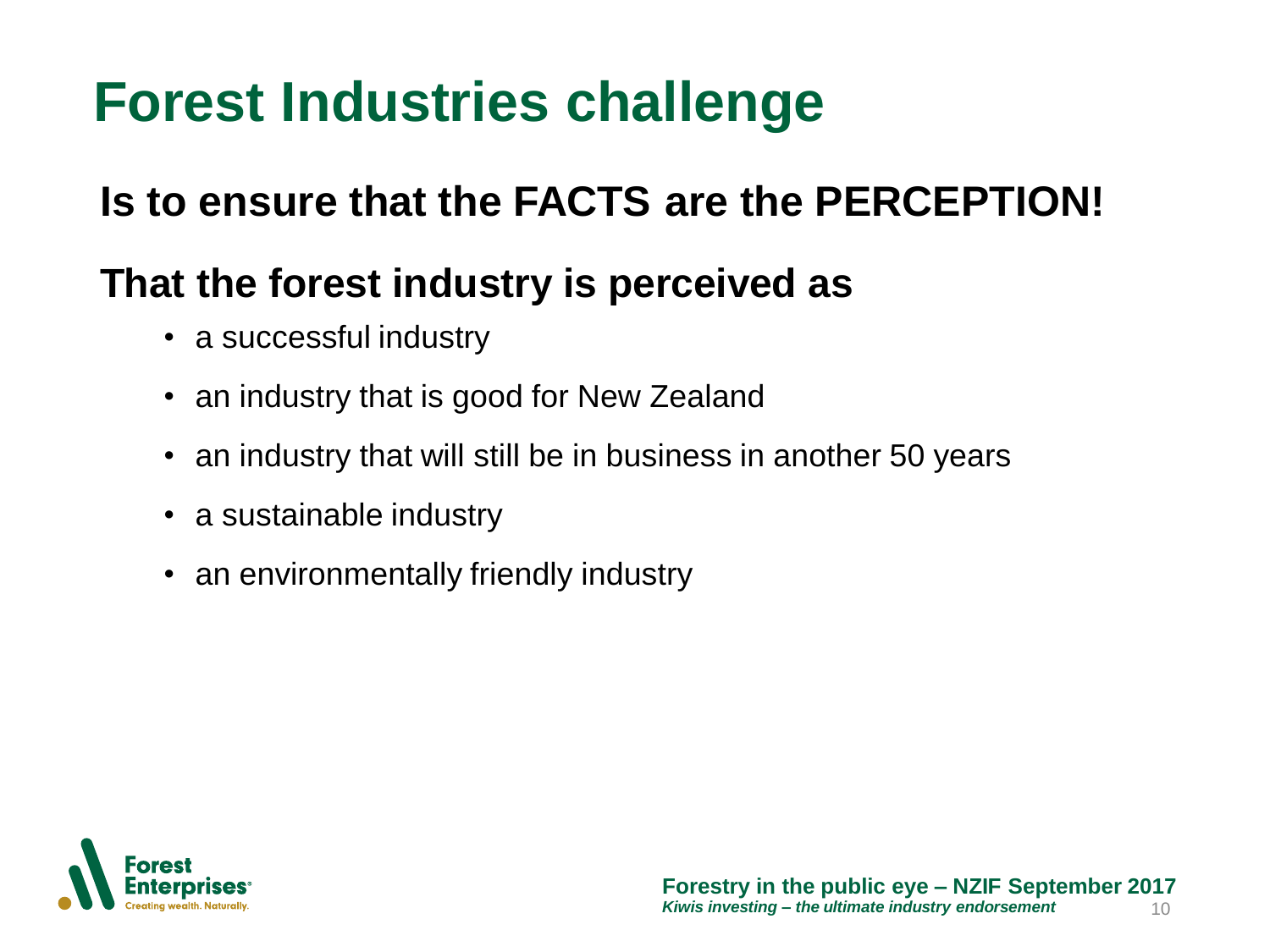## **Forest Industries challenge**

#### **So how is the industry doing in terms of the publics perception that the forest industry is**

- **a successful industry**
	- Third largest export earner who knows?
	- Ministry of Agriculture & Forestry
	- Isn't it an Associate Minister responsible for the forestry portfolio?
- **an industry that is good for New Zealand**
	- Yes but tragically a number of New Zealanders suffer serious harm and death
	- Yes but we destroy roads
	- Yes but we have those dirty logging trucks in the way on our roads
	- Yes but our wooden buildings are rotting
- **an industry that will still be in business in another 50 years**
	- Yes but how many of the current industries were in business 50 years ago?
	- Yes but why are more steel buildings being built?

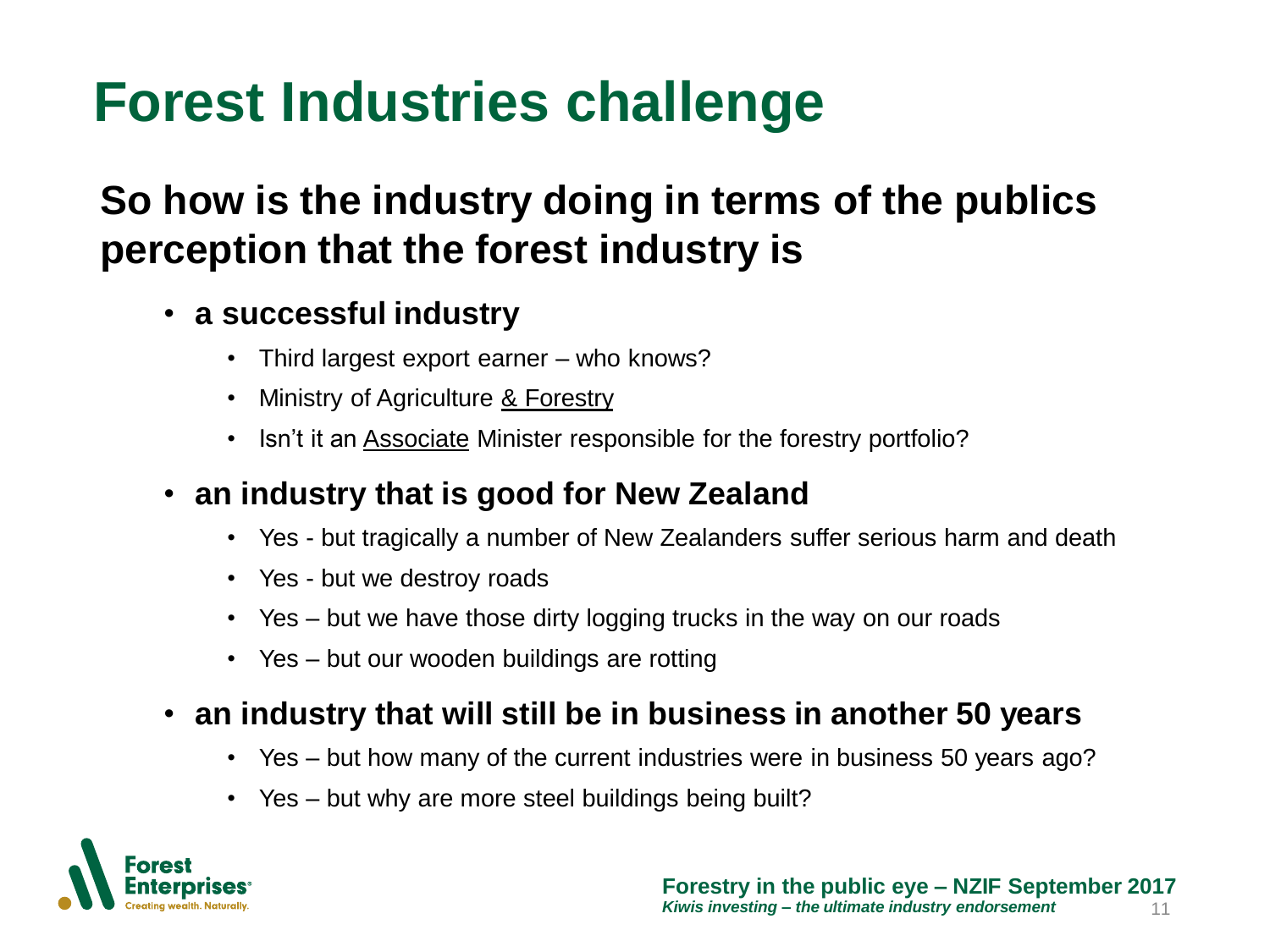## **Forest Industries challenge**

#### **So how is the industry doing in terms of the publics perception that the forest industry is -**

- **a sustainable industry**
	- Yes but we are a monoculture threatened by pests and diseases
	- Yes but we destroy our forests by cutting them down every 25 to 30 years
	- Yes but wooden structures do not necessarily have higher international sustainability (green) ratings over concrete and steel buildings
- **an environmentally friendly industry**
	- Yes but we use sprays that upset FSC
	- Yes but we put logs in rivers, on beaches, cause erosion, cause sedimentation
	- Yes but we destroy the landscape when we harvest

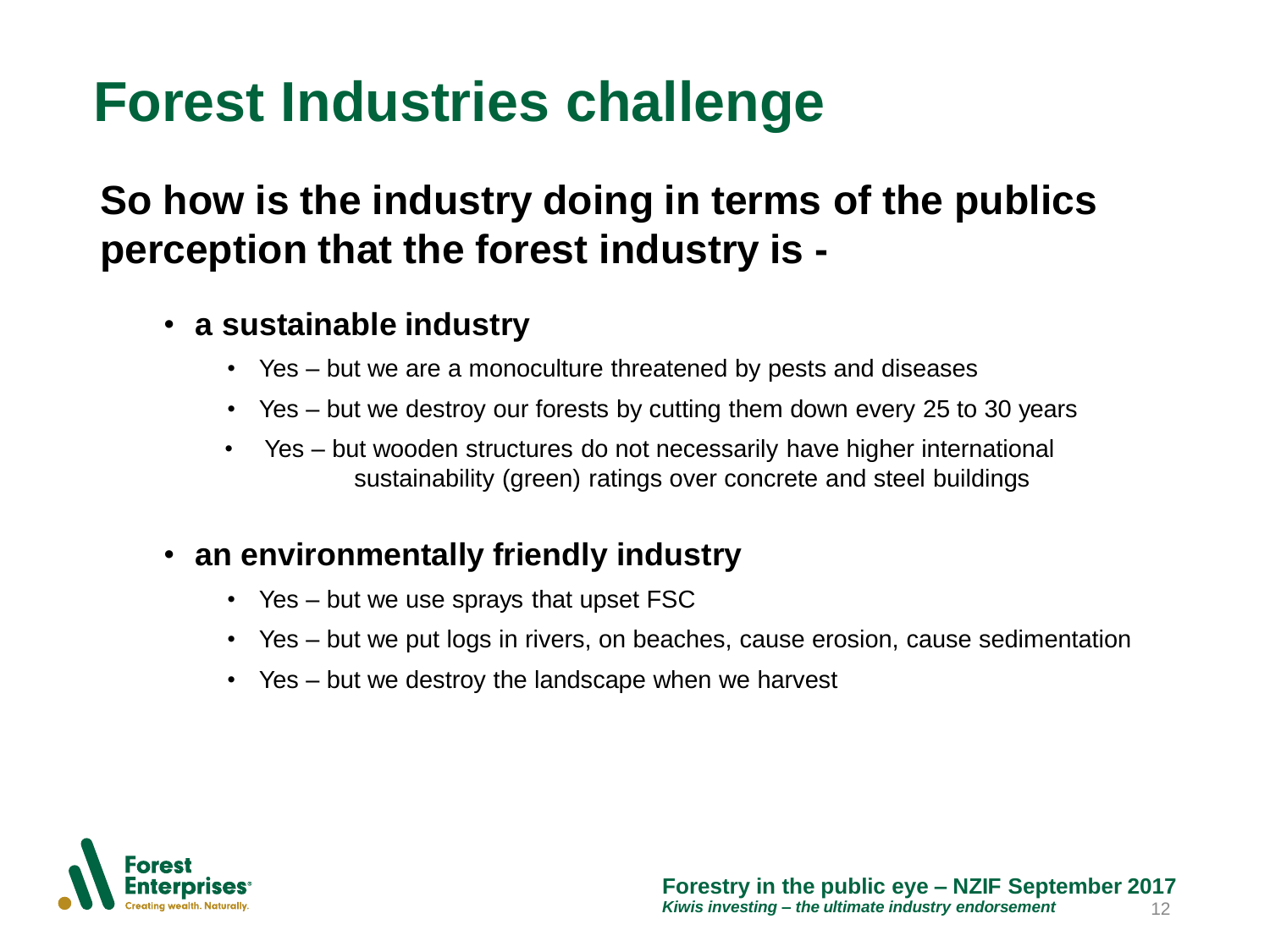**So why does this matter for Forest Enterprises?**

**The publics** 

#### **perception of Forestry Investment**

**is tied to their** 

**perception of the Forest Industry** 

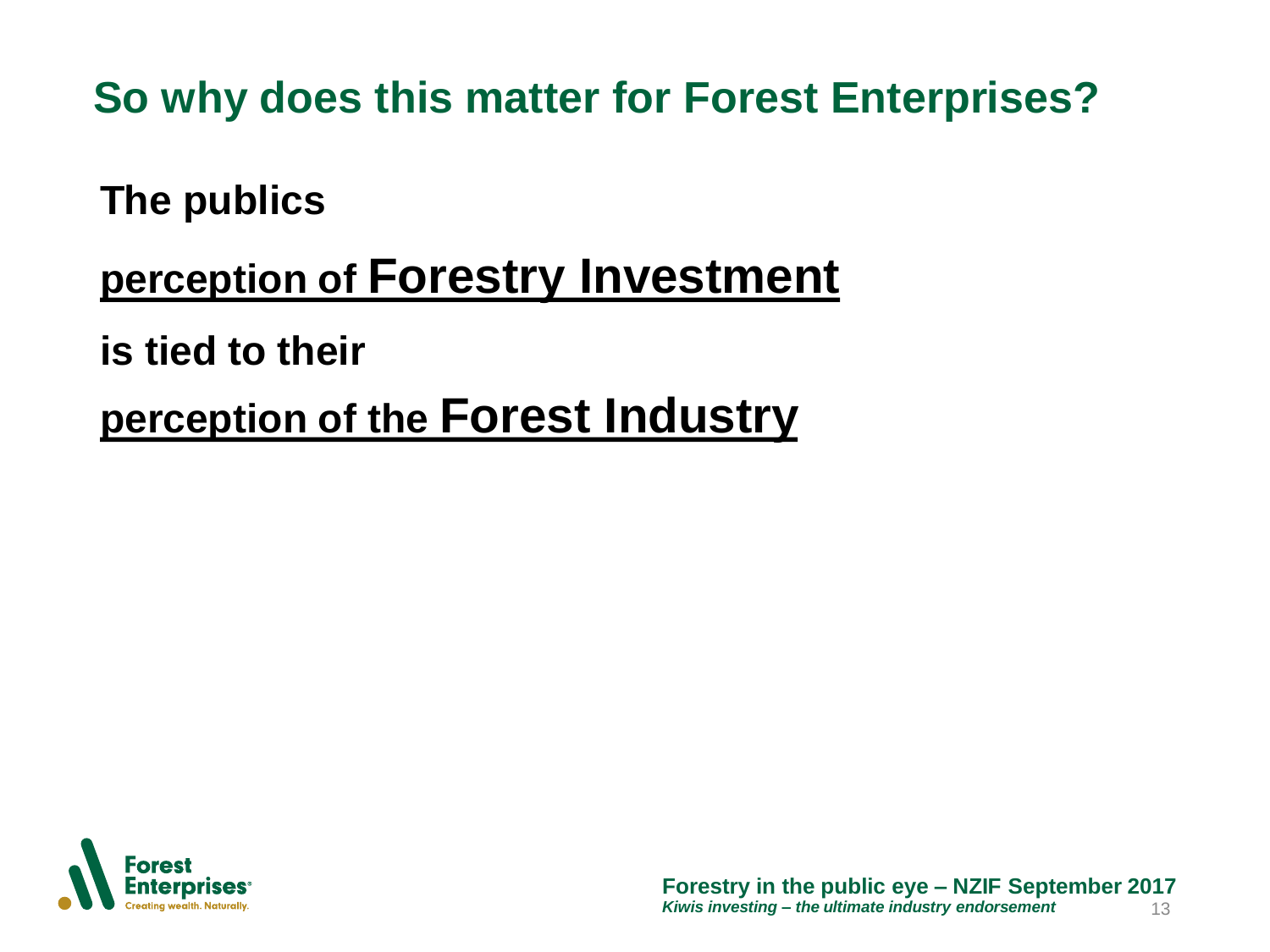**Because public investment in the forest industry is a barometer of the publics perception of the forest industry**

- **It is a gauge of how well the industry is doing**
	- The gauge peaked in the 1990's
	- The gauge is now moving back into positive territory
- **It is a gauge of the industries social license to operate**
	- So it does matter to the industry, not just to my company

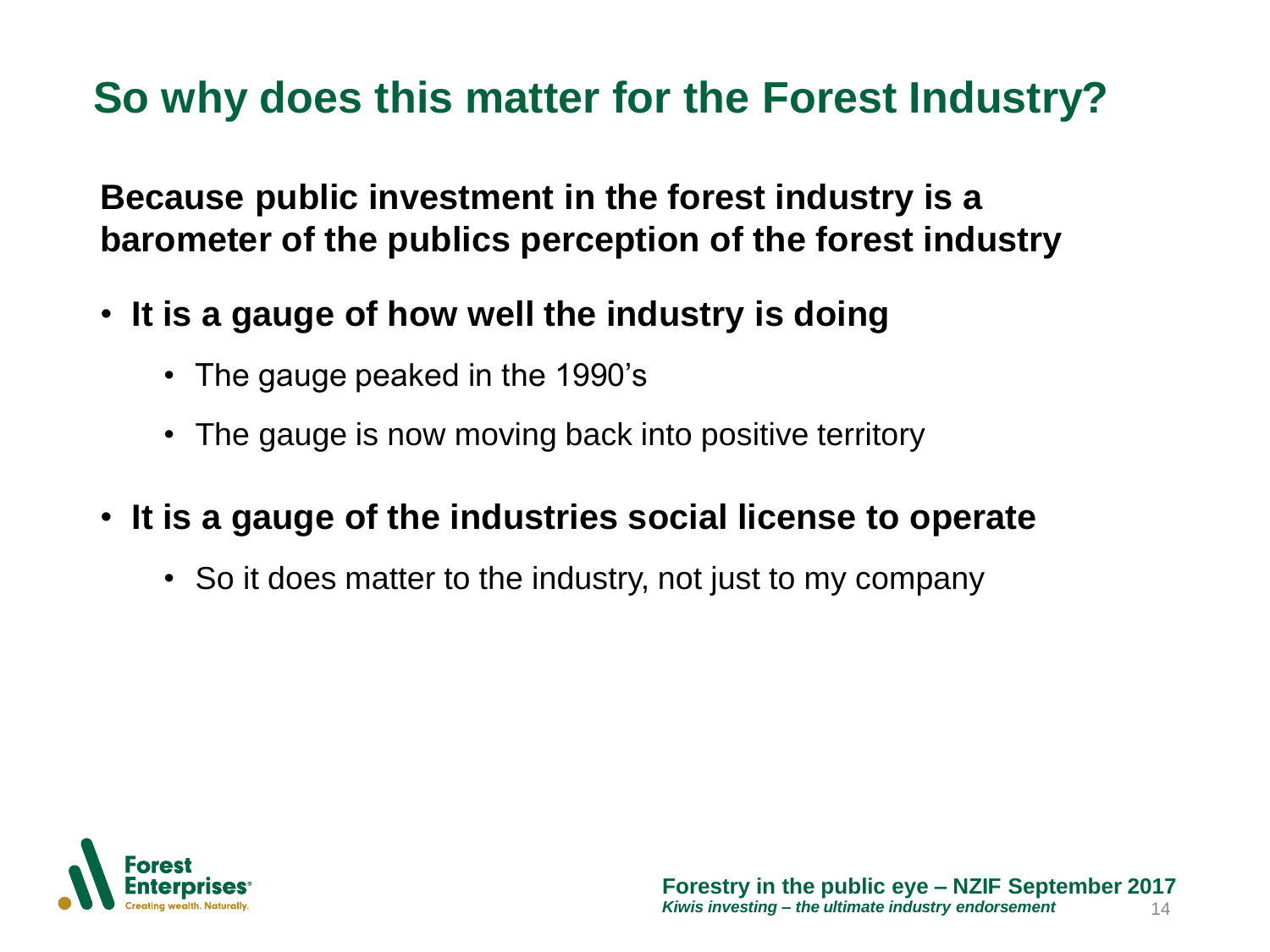#### **Recent and on-going experience of the pastoral farming industry**

- **There was a time when pastoral farming could do no wrong**
	- Largest export earner
	- Farmers ran the country
	- Were the community leaders
- **So what has changed?**
	- Still the largest export earner

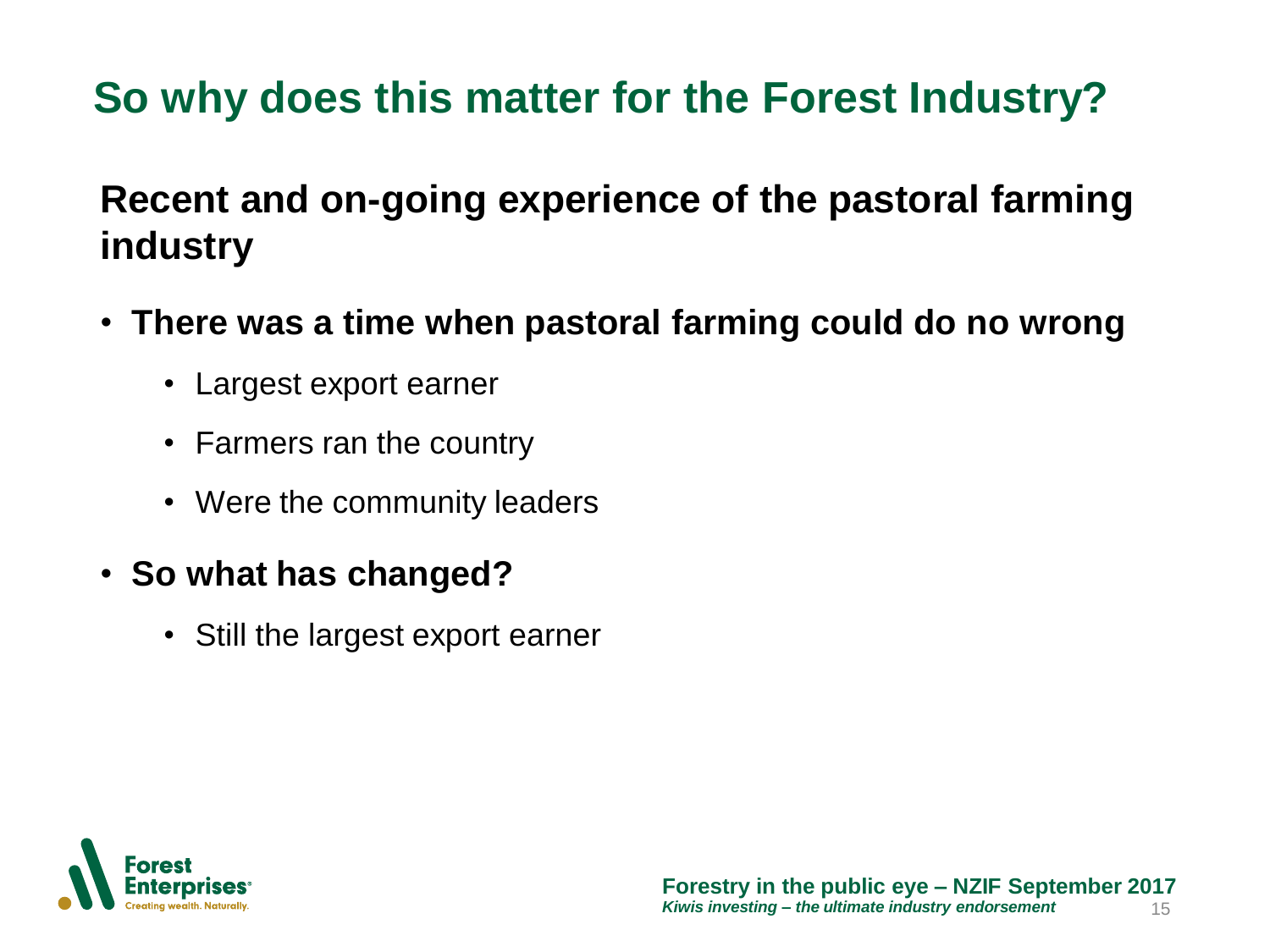**Recent and on-going experience of the pastoral farming industry**

- **The publics perception of pastoral farming has changed**
- **What are they doing about this?**
- **Are there lessons for the forest industry?**

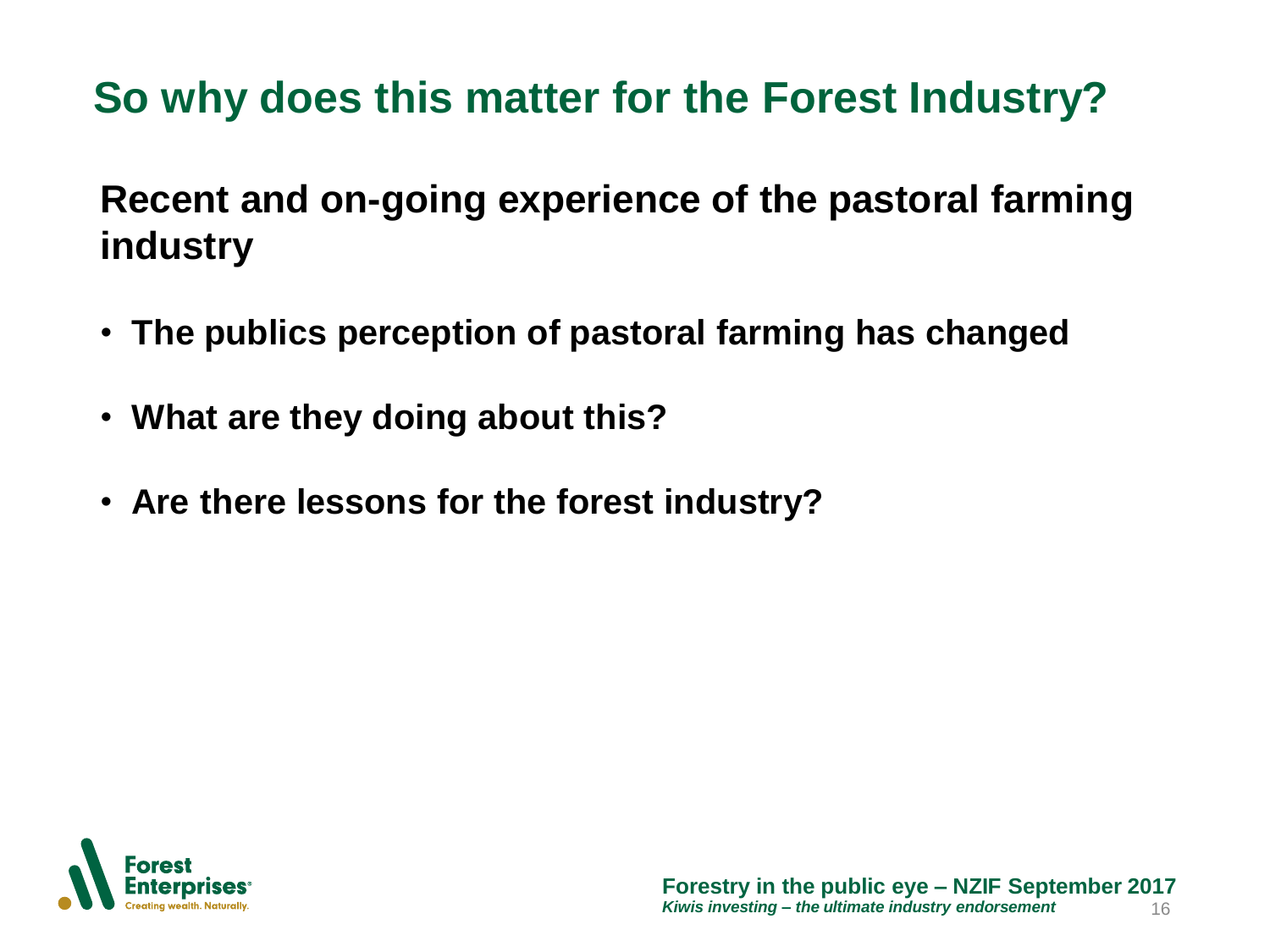**BUT public investment in the forest industry is not just a barometer of the publics perception of the forest industry**

- **It also assists with moulding the public perception of the industry -**
	- My investors become advocates for the forest industry
	- My investors become part of the effort that can never stop to ensure that the perception of the forest industry reflects the positive facts